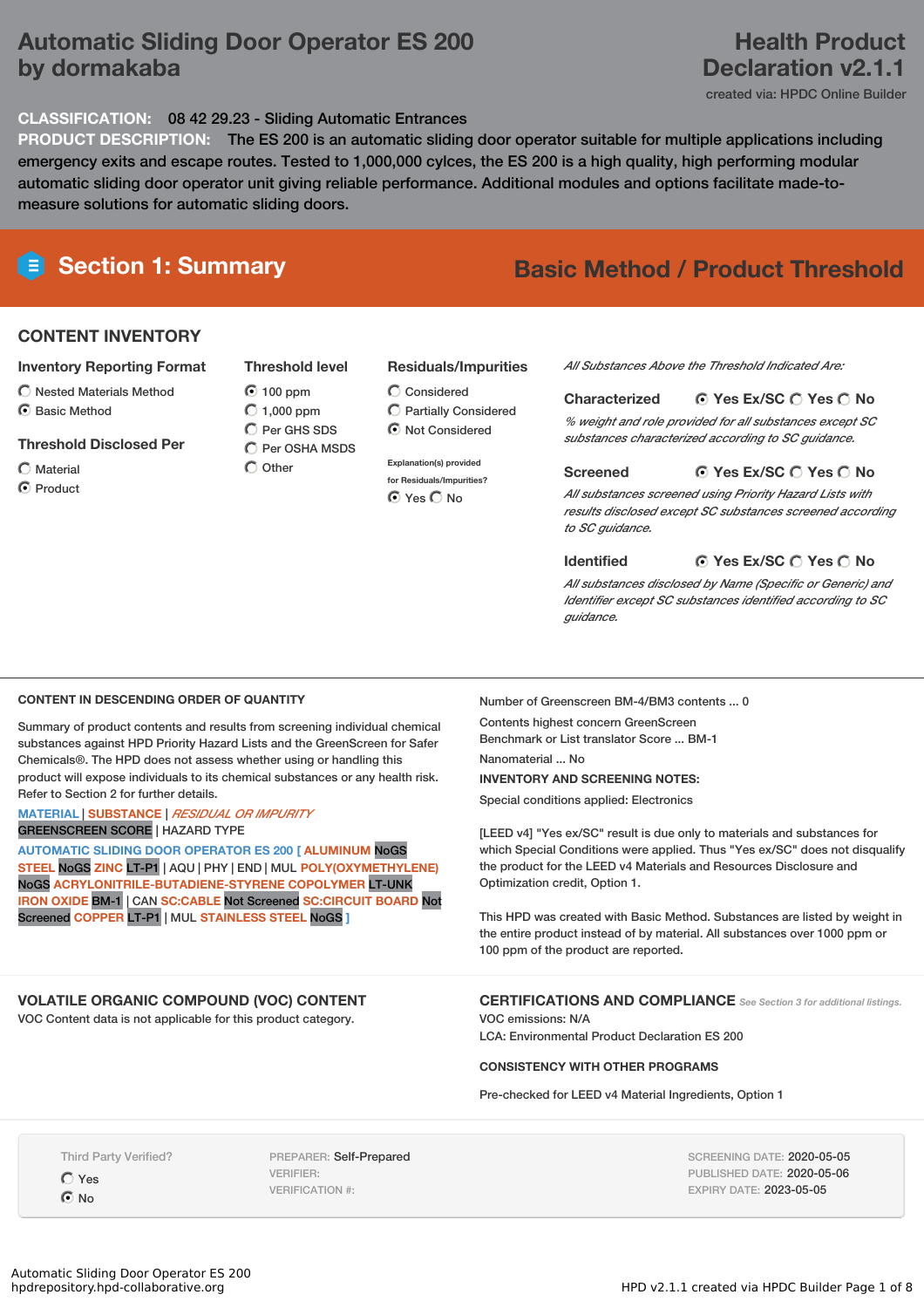This section lists contents in a product based on specific threshold(s) and reports detailed health information including hazards. This *HPD uses the inventory method indicated above, which is one of three possible methods:*

- *Basic Inventory method with Product-level threshold.*
- *Nested Material Inventory method with Product-level threshold*
- *Nested Material Inventory method with individual Material-level thresholds*

Definitions and requirements for the three inventory methods and requirements for each data field can be found in the HPD Open *Standard version 2.1.1, available on the HPDC website at: [www.hpd-collaborative.org/hpd-2-1-1-standard](https://www.hpd-collaborative.org/hpd-2-1-1-standard)*

# **AUTOMATIC SLIDING DOOR OPERATOR ES 200**

PRODUCT THRESHOLD: 100 ppm **RESIDUALS AND IMPURITIES CONSIDERED:** No

RESIDUALS AND IMPURITIES NOTES: No residuals or impurities are expected in these materials at or above the inventory threshold. dormakaba products consist of finished components, and no chemical reactions are needed to develop our products.

OTHER PRODUCT NOTES: -

| <b>ALUMINUM</b>                                                |                               |          |                                   | ID: 91728-14-2                                 |
|----------------------------------------------------------------|-------------------------------|----------|-----------------------------------|------------------------------------------------|
| HAZARD SCREENING METHOD: Pharos Chemical and Materials Library |                               |          | HAZARD SCREENING DATE: 2020-05-05 |                                                |
| %: $70.00$                                                     | GS: NoGS                      | RC: Both | nano: <b>No</b>                   | ROLE: Header extrusion                         |
| <b>HAZARD TYPE</b>                                             | <b>AGENCY AND LIST TITLES</b> | WARNINGS |                                   |                                                |
| None found                                                     |                               |          |                                   | No warnings found on HPD Priority Hazard Lists |

SUBSTANCE NOTES: The hazards associated with aluminum are dependent upon the form in which aluminum is provided. As aluminum is inert upon receipt by dormakaba and unlikely to leach from the product into the environment, the risk of exposure to aluminum components is negligible and the listed hazards can be deemed irrelevant to the end-user.

| <b>STEEL</b>                       |                                                                                                                             |                                   |          |                                   |                                   | ID: 12597-69-2                                 |
|------------------------------------|-----------------------------------------------------------------------------------------------------------------------------|-----------------------------------|----------|-----------------------------------|-----------------------------------|------------------------------------------------|
|                                    | HAZARD SCREENING METHOD: Pharos Chemical and Materials Library                                                              | HAZARD SCREENING DATE: 2020-05-05 |          |                                   |                                   |                                                |
| %: 18.30                           | GS: NoGS                                                                                                                    | RC: Both                          | NANO: No |                                   | ROLE: Carrier and mini-drive-unit |                                                |
| <b>HAZARD TYPE</b>                 | <b>AGENCY AND LIST TITLES</b>                                                                                               | WARNINGS                          |          |                                   |                                   |                                                |
| None found                         |                                                                                                                             |                                   |          |                                   |                                   | No warnings found on HPD Priority Hazard Lists |
| <b>B10</b>                         | SUBSTANCE NOTES: 11SMnPb28, DC04, DC01/DD1, E235, Electrical M800-50A, 100Cr6, 11SMn30, Molybdenum Steel C45, 20MnB4, Sint- |                                   |          |                                   |                                   |                                                |
| <b>ZINC</b>                        |                                                                                                                             |                                   |          |                                   |                                   | ID: 7440-66-6                                  |
|                                    | HAZARD SCREENING METHOD: Pharos Chemical and Materials Library                                                              |                                   |          | HAZARD SCREENING DATE: 2020-05-05 |                                   |                                                |
| %3.00                              | GS: LT-P1                                                                                                                   | RC: UNK                           |          | NANO: No                          |                                   | ROLE: Mini-drive-unit                          |
| natic Cliding Door Operator EC 200 |                                                                                                                             |                                   |          |                                   |                                   |                                                |

# Automatic Sliding Door Operator ES<br>hpdrepository.hpd-collaborative.org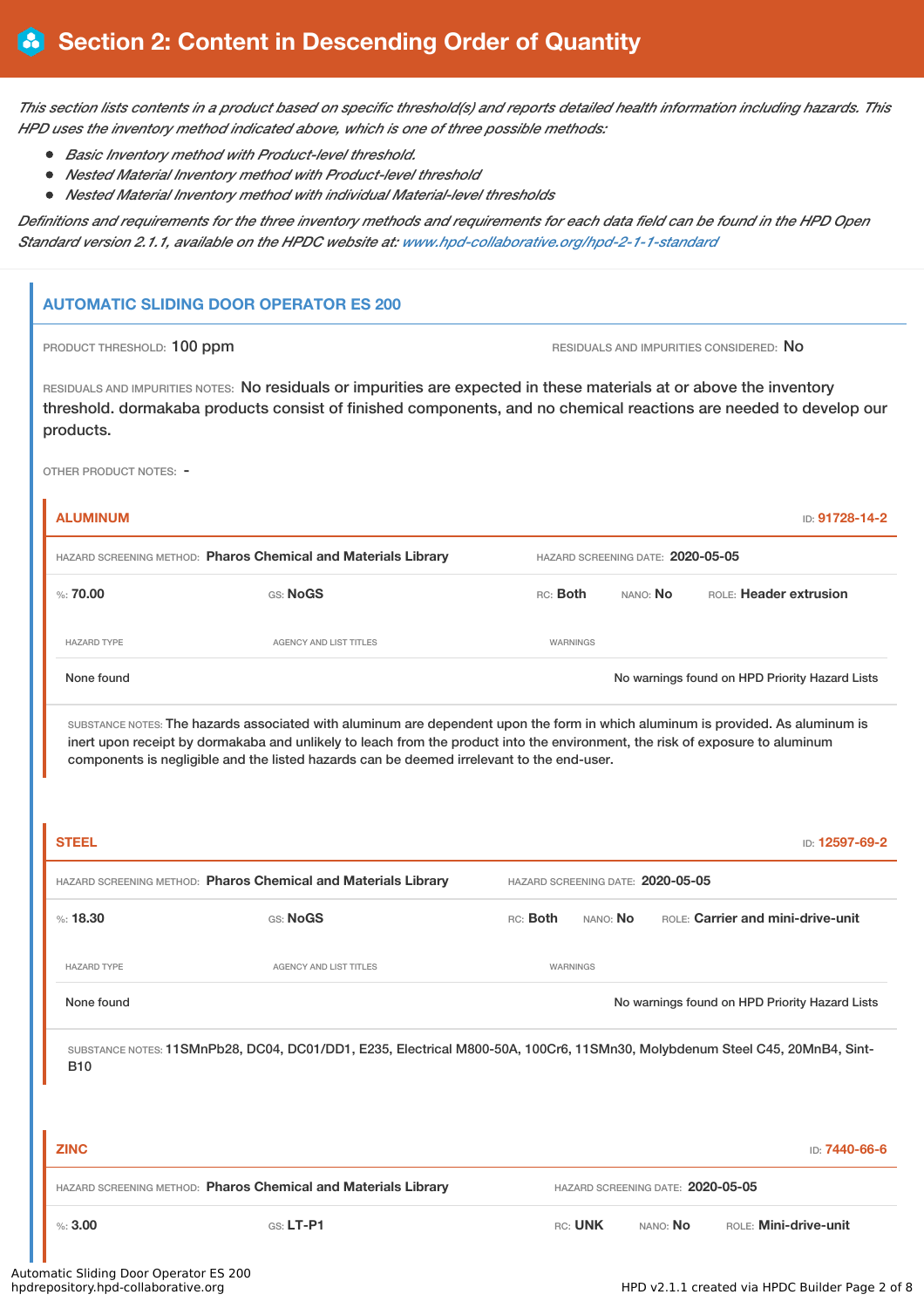| <b>HAZARD TYPE</b>         | <b>AGENCY AND LIST TITLES</b>                  | <b>WARNINGS</b>                                                                         |
|----------------------------|------------------------------------------------|-----------------------------------------------------------------------------------------|
| <b>ACUTE AQUATIC</b>       | EU - GHS (H-Statements)                        | H400 - Very toxic to aquatic life                                                       |
| <b>CHRON AQUATIC</b>       | EU - GHS (H-Statements)                        | H410 - Very toxic to aquatic life with long lasting effects                             |
| PHYSICAL HAZARD (REACTIVE) | EU - GHS (H-Statements)                        | H250 - Catches fire spontaneously if exposed to air                                     |
| PHYSICAL HAZARD (REACTIVE) | EU - GHS (H-Statements)                        | H260 - In contact with water releases flammable gases<br>which may ignite spontaneously |
| <b>ENDOCRINE</b>           | <b>TEDX</b> - Potential Endocrine Disruptors   | <b>Potential Endocrine Disruptor</b>                                                    |
| <b>MULTIPLE</b>            | German FEA - Substances Hazardous to<br>Waters | Class 2 - Hazard to Waters                                                              |
|                            |                                                |                                                                                         |

SUBSTANCE NOTES: ZP0410

| <b>POLY(OXYMETHYLENE)</b>                                      |                               |                                   |          | ID: 9002-81-7                                  |
|----------------------------------------------------------------|-------------------------------|-----------------------------------|----------|------------------------------------------------|
| HAZARD SCREENING METHOD: Pharos Chemical and Materials Library |                               | HAZARD SCREENING DATE: 2020-05-05 |          |                                                |
| %2.00                                                          | GS: NoGS                      | RC: UNK                           | NANO: No | ROLE: Carrier                                  |
| <b>HAZARD TYPE</b>                                             | <b>AGENCY AND LIST TITLES</b> | WARNINGS                          |          |                                                |
| None found                                                     |                               |                                   |          | No warnings found on HPD Priority Hazard Lists |

SUBSTANCE NOTES: -

|                    | ACRYLONITRILE-BUTADIENE-STYRENE COPOLYMER                      |                                   |          | ID: 9003-56-9                                  |
|--------------------|----------------------------------------------------------------|-----------------------------------|----------|------------------------------------------------|
|                    | HAZARD SCREENING METHOD: Pharos Chemical and Materials Library | HAZARD SCREENING DATE: 2020-05-05 |          |                                                |
| $\%: 2.00$         | <b>GS: LT-UNK</b>                                              | RC: UNK                           | NANO: NO | ROLE: Raceway                                  |
| <b>HAZARD TYPE</b> | AGENCY AND LIST TITLES                                         | <b>WARNINGS</b>                   |          |                                                |
| None found         |                                                                |                                   |          | No warnings found on HPD Priority Hazard Lists |

SUBSTANCE NOTES: -

| <b>IRON OXIDE</b>  |                                                                | <b>ID: 1317-61-9</b>                                                                            |
|--------------------|----------------------------------------------------------------|-------------------------------------------------------------------------------------------------|
|                    | HAZARD SCREENING METHOD: Pharos Chemical and Materials Library | HAZARD SCREENING DATE: 2020-05-05                                                               |
| $\%: 1.00$         | $GS:$ BM-1                                                     | <b>ROLE: Mini-drive-unit</b><br>RC: UNK<br>NANO: <b>No</b>                                      |
| <b>HAZARD TYPE</b> | <b>AGENCY AND LIST TITLES</b>                                  | WARNINGS                                                                                        |
| <b>CANCER</b>      | <b>MAK</b>                                                     | Carcinogen Group 3B - Evidence of carcinogenic effects<br>but not sufficient for classification |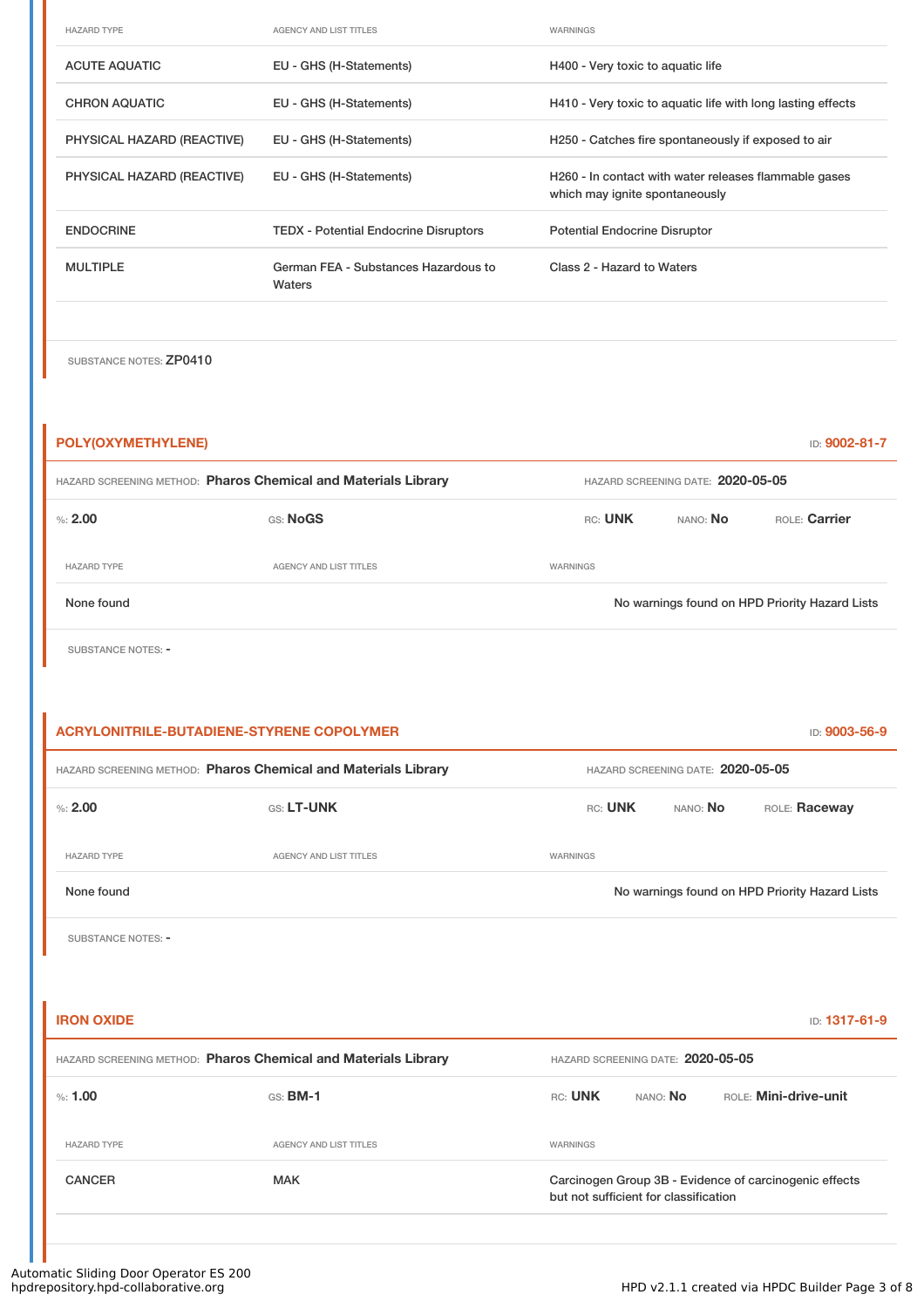| <b>SC:CABLE</b>         |                                                                |          |                                   |          | <b>ID: SC:Electronics</b> |
|-------------------------|----------------------------------------------------------------|----------|-----------------------------------|----------|---------------------------|
|                         | HAZARD SCREENING METHOD: Pharos Chemical and Materials Library |          | HAZARD SCREENING DATE: 2020-05-05 |          |                           |
| %: 1.00                 | GS: Not Screened                                               |          | RC: UNK                           | NANO: No | ROLE: Cable               |
| <b>HAZARD TYPE</b>      | AGENCY AND LIST TITLES                                         | WARNINGS |                                   |          |                           |
|                         | Hazard Screening not performed                                 |          |                                   |          |                           |
| <b>SUBSTANCE NOTES:</b> |                                                                |          |                                   |          |                           |

## Version: SCElec/2018-02-23

| Brief Description: In electrical engineering and information technology, cables are generally defined as a single or multi-core compound    |
|---------------------------------------------------------------------------------------------------------------------------------------------|
| of wires (single conductors) sheathed with insulating material, which serves to transmit energy or information. Usually, different plastics |
| are used as insulating materials, which surround the cores used as conductors and insulate them from each other. Electrical                 |
| conductors are usually made of copper, more rarely of aluminium or suitable metal alloys.                                                   |
| Compliance: No Entry                                                                                                                        |

Takeback Program: No Entry

-

| <b>SC:CIRCUIT BOARD</b> |                                                                |                                   |                 | <b>ID: SC:Electronics</b> |
|-------------------------|----------------------------------------------------------------|-----------------------------------|-----------------|---------------------------|
|                         | HAZARD SCREENING METHOD: Pharos Chemical and Materials Library | HAZARD SCREENING DATE: 2020-05-05 |                 |                           |
| %: 1.00                 | GS: Not Screened                                               | RC: UNK                           | nano: <b>No</b> | ROLE: Circuit board       |
| <b>HAZARD TYPE</b>      | AGENCY AND LIST TITLES                                         | WARNINGS                          |                 |                           |
|                         | Hazard Screening not performed                                 |                                   |                 |                           |

SUBSTANCE NOTES:

Version: SCElec/2018-02-23

Brief Description: A printed circuit board (PCB) is a carrier for electronic components. It is used for mechanical fastening and electrical connection. Almost every electronic device contains one or more printed circuit boards.

Printed circuit boards consist of electrically insulating material with conductive connections (conductor paths) adhering to it. Fibrereinforced plastic is used as the insulating material, while hard paper is used for cheaper devices. The conductor paths are usually etched from a thin layer of copper, usually 35 µm. The components are soldered on solder pads or in pads. In this way, they are mechanically held and electrically connected to these footprints. Larger components can also be attached to the circuit board with cable ties, adhesive or screw connections. Compliance: No Entry

Takeback Program: No Entry

-

| <b>COPPER</b>                                                  |             |                                   |                 | ID: 7440-50-8         |
|----------------------------------------------------------------|-------------|-----------------------------------|-----------------|-----------------------|
| HAZARD SCREENING METHOD: Pharos Chemical and Materials Library |             | HAZARD SCREENING DATE: 2020-05-05 |                 |                       |
| % 0.50                                                         | $GS: LT-PI$ | RC: Both                          | nano: <b>No</b> | ROLE: Mini-drive-unit |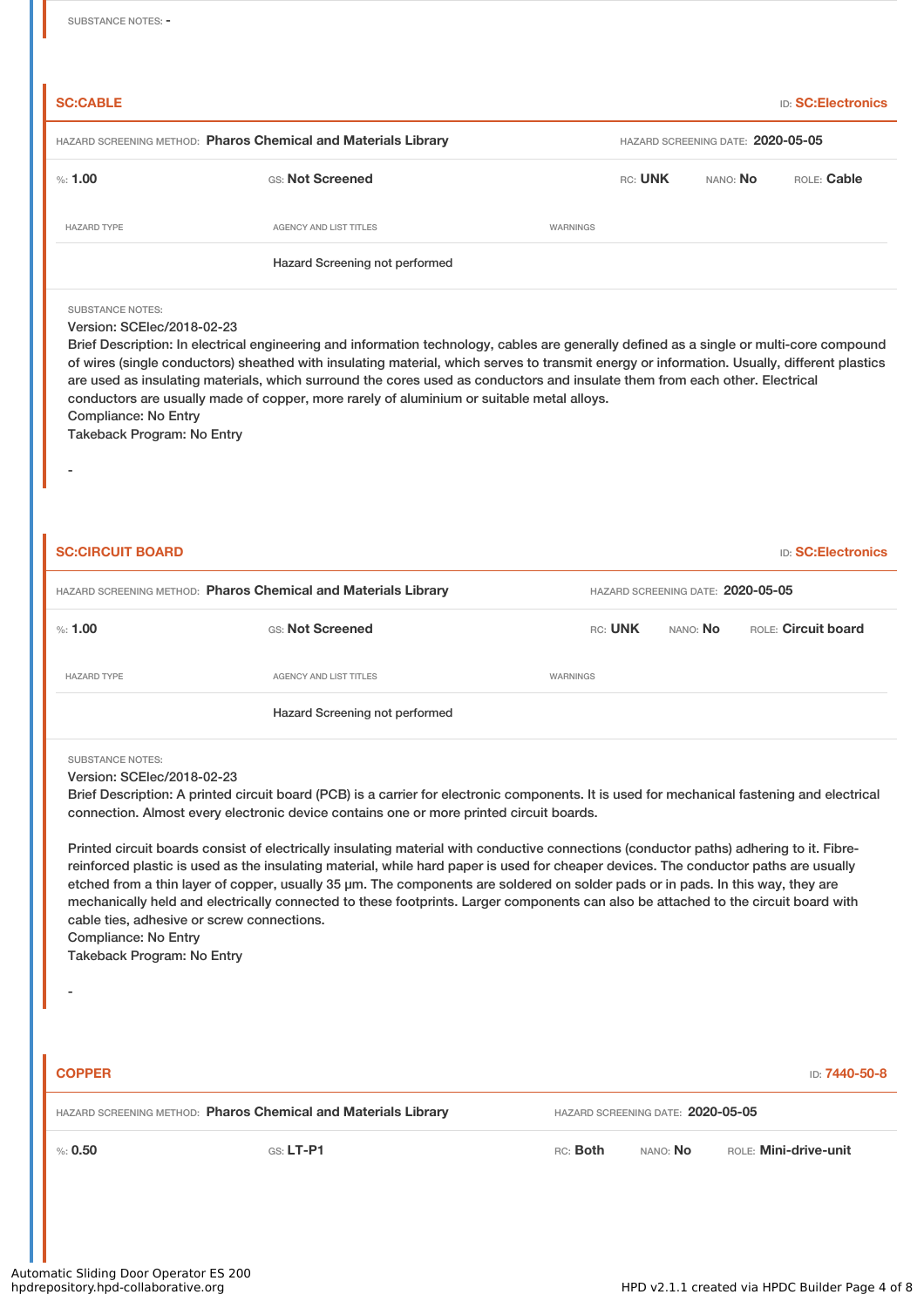HAZARD TYPE **AGENCY AND LIST TITLES** WARNINGS MULTIPLE German FEA - Substances Hazardous to Waters Class 2 - Hazard to Waters SUBSTANCE NOTES: -**STAINLESS STEEL** ID: **12597-68-1** HAZARD SCREENING METHOD: **Pharos Chemical and Materials Library** HAZARD SCREENING DATE: **2020-05-05** %: **0.20** GS: **NoGS** RC: **Both** NANO: **No** ROLE: **Mini-drive-unit** HAZARD TYPE **AGENCY AND LIST TITLES WARNINGS** None found Nowarnings found on HPD Priority Hazard Lists

SUBSTANCE NOTES: 304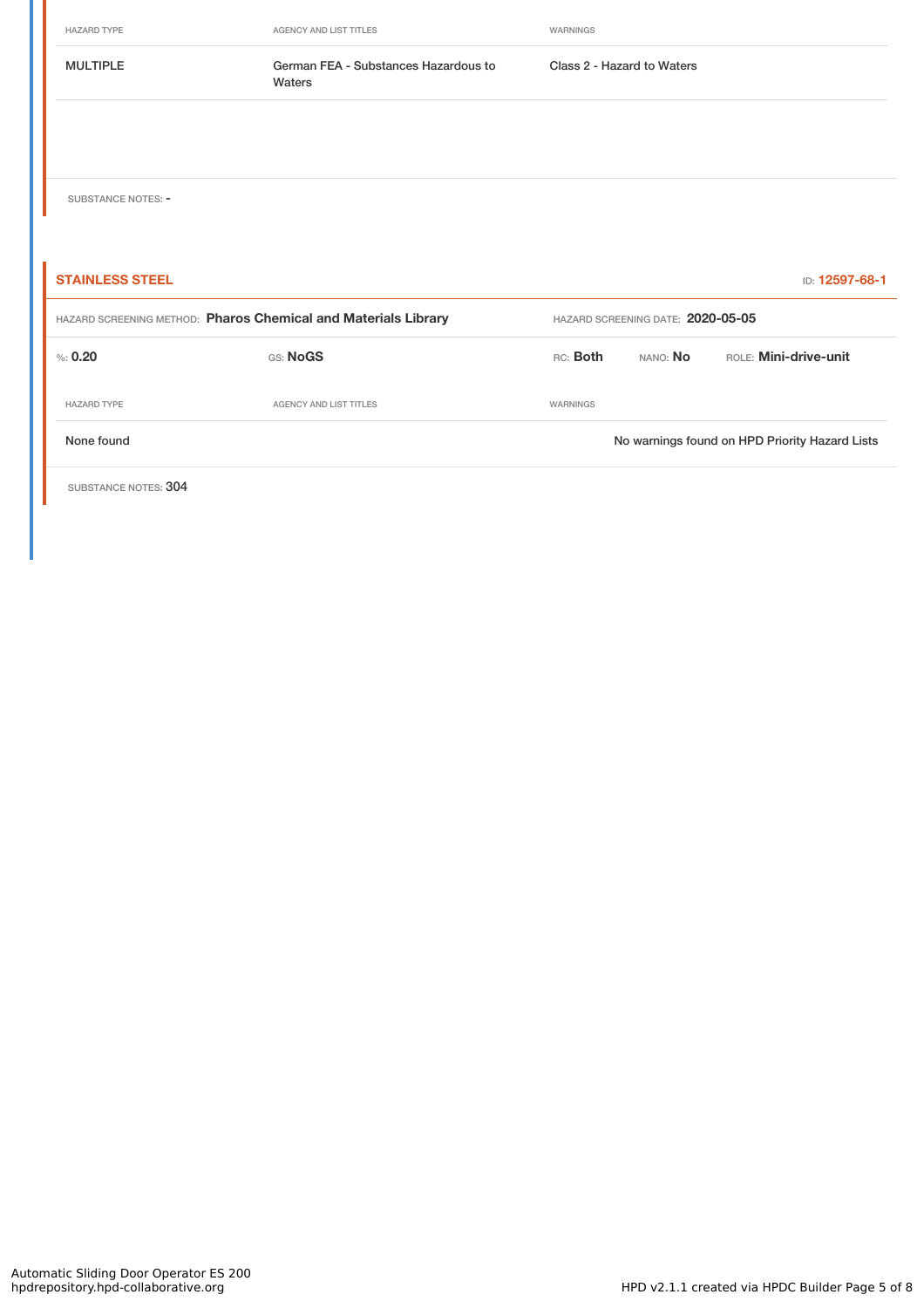This section lists applicable certification and standards compliance information for VOC emissions and VOC content. Other types of *health or environmental performance testing or certifications completed for the product may be provided.*

| <b>VOC EMISSIONS</b>                                          | N/A                               |                     |                       |
|---------------------------------------------------------------|-----------------------------------|---------------------|-----------------------|
| CERTIFYING PARTY: Self-declared<br>APPLICABLE FACILITIES: N/A | ISSUE DATE: $2020$ -<br>$05 - 05$ | <b>EXPIRY DATE:</b> | CERTIFIER OR LAB: N/A |
| CERTIFICATE URL:                                              |                                   |                     |                       |

CERTIFICATION AND COMPLIANCE NOTES: This HPD is for a product that is NOT liquid/wet applied.

| <b>LCA</b>                                                                                                                                                                                                                  |                                                | <b>Declaration ES 200</b>                   | <b>Environmental Product</b>        |
|-----------------------------------------------------------------------------------------------------------------------------------------------------------------------------------------------------------------------------|------------------------------------------------|---------------------------------------------|-------------------------------------|
| CERTIFYING PARTY: Third Party<br>APPLICABLE FACILITIES: Ennepetal, Germany / Bonn, Germany<br>CERTIFICATE URL:<br>https://www.dormakaba.com/resource/blob/17242/e61896d3279008220ef98a814570395b/epd-<br>es-200-en-data.pdf | <b>ISSUE</b><br>DATE:<br>$2016 -$<br>$04 - 29$ | <b>EXPIRY</b><br>DATE:<br>$2021 -$<br>04-28 | <b>CERTIFIER</b><br>OR LAB:<br>IBU. |

CERTIFICATION AND COMPLIANCE NOTES:

# **H** Section 4: Accessories

This section lists related products or materials that the manufacturer requires or recommends for installation (such as adhesives or fasteners), maintenance, cleaning, or operations. For information relating to the contents of these related products, refer to their *applicable Health Product Declarations, if available.*

No accessories are required for this product.

# **Section 5: General Notes**

dormakaba has resulted from the merger of the two well-established brands Dorma and Kaba, both known for their expertise in the area of smart and secure access solutions. Together we stand for more than 150 years of security and reliability. Our master brand dormakaba stands for our offering of products, solutions and services for secure access to buildings and rooms from a single source. Our global brand power supports us to become the trusted industry leader. For more information, please go to: www.dormakaba.com. The information contained in this HPD is to be used only as a voluntary information on our products. dormakaba makes no representation or warranty as to the completeness or accuracy of the information contained herein. The products and specifications set forth in this HPD are subject to change without notice and dormakaba disclaims any and all liability for such changes. The information contained herein is provided without warranties of any kind, either express or implied, and dormakaba disclaims any and all liability for typographical, printing, or production errors or changes affecting the specifications contained herein. dormakaba DISCLAIMS ALL WARRANTIES, EXPRESS OR IMPLIED, INCLUDING, BUT NOT LIMITED TO, THE IMPLIED WARRANTIES OF MERCHANTABILITY AND FITNESS FOR A PARTICULAR PURPOSE. IN NO EVENT WILL dormakaba BE LIABLE FOR ANY INCIDENTAL, INDIRECT OR CONSEQUENTIAL DAMAGES ARISING FROM THE SALE OR USE OF ANY PRODUCT. All sales of products shall be subject to dormakaba's applicable General Terms and Conditions, a copy of which will be provided by your local dormakaba organisation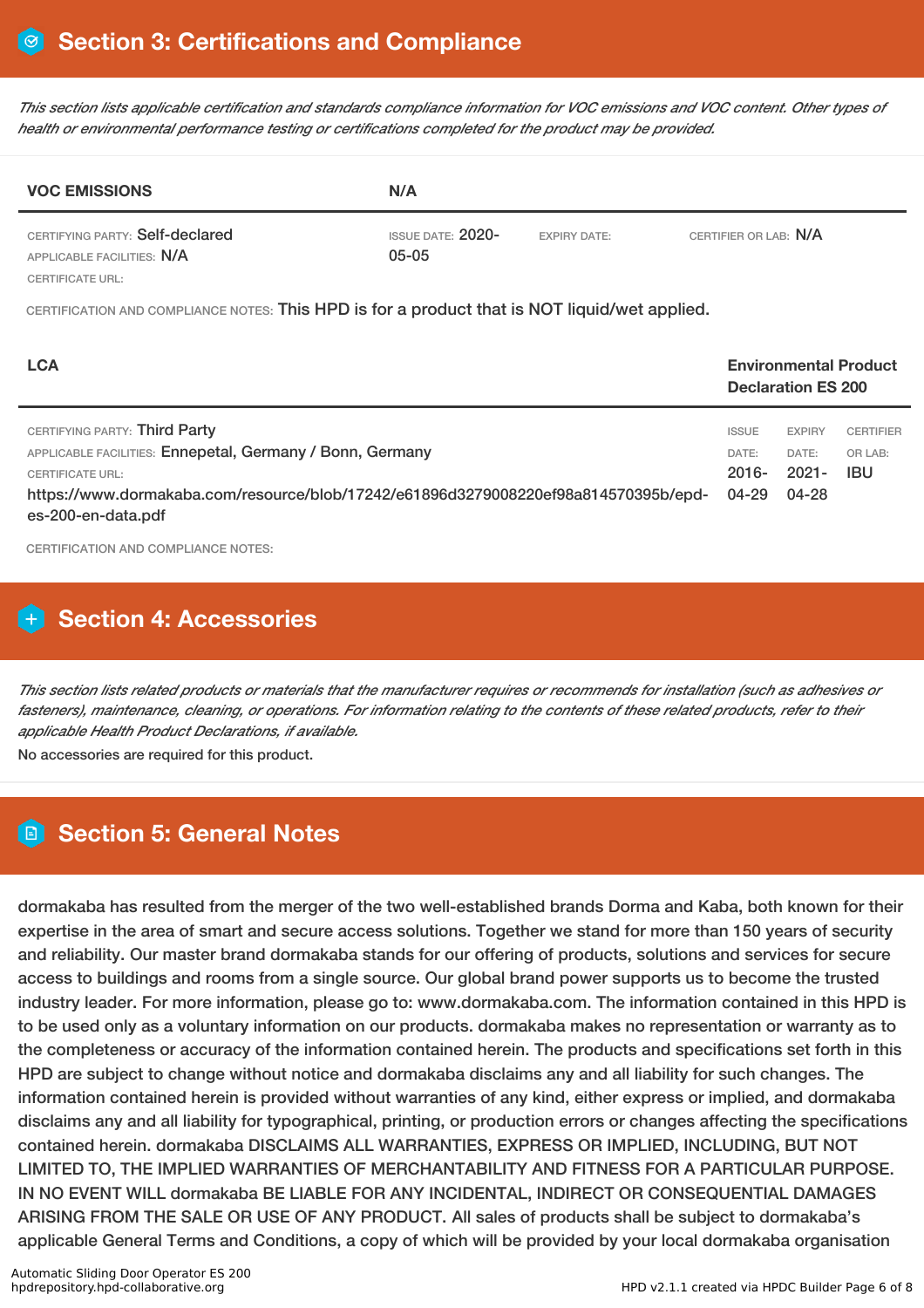upon request.